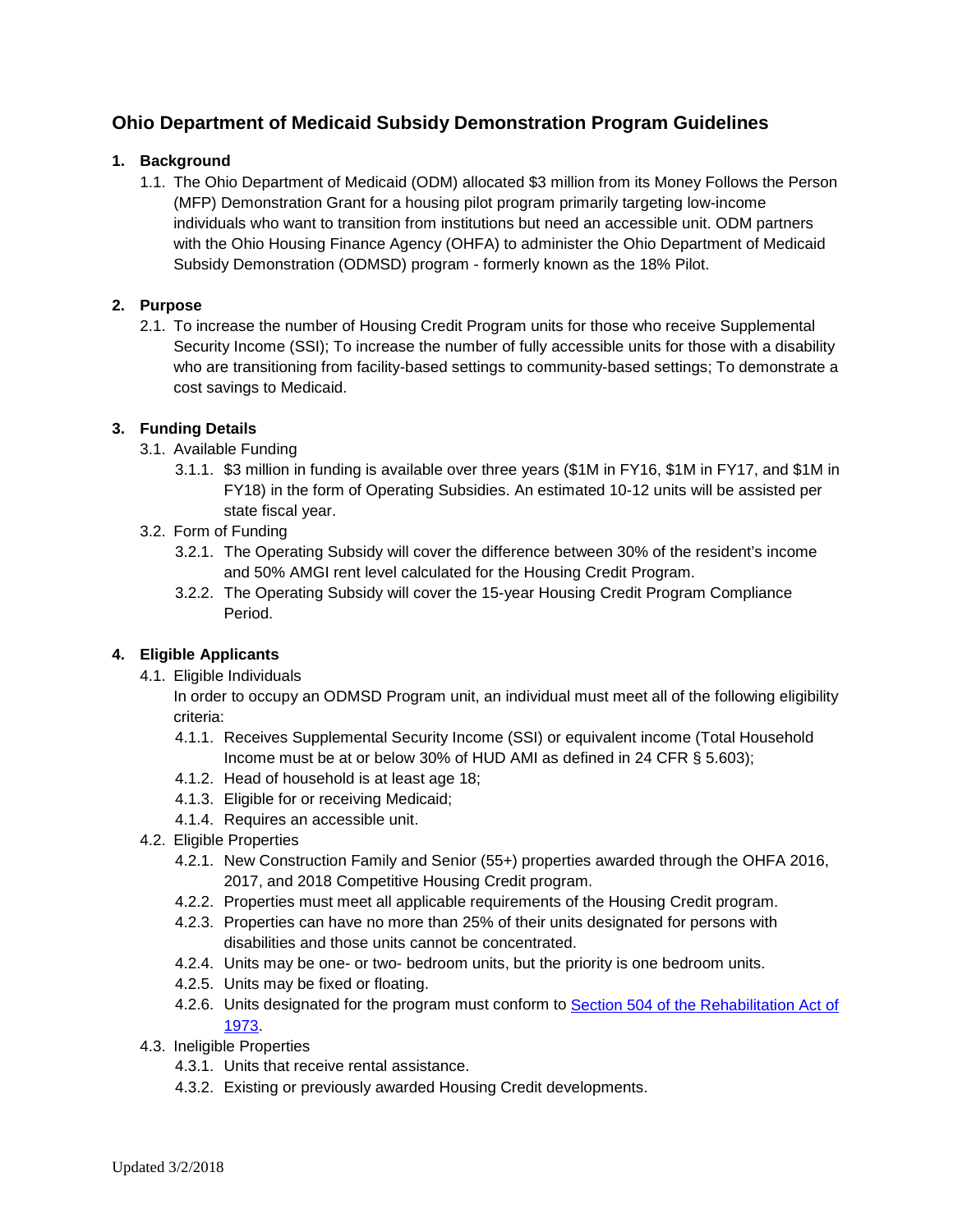#### **5. Roles and Responsibilities**

- 5.1. ODM
	- 5.1.1. Establishment of minimum eligibility requirements for tenants
	- 5.1.2. Determination of tenants' eligibility
	- 5.1.3. Availability of services and supports
- 5.2. OHFA
	- 5.2.1. Evaluation and award of grants
		- 5.2.1.1. See section 7.
	- 5.2.2. Compliance monitoring
		- 5.2.2.1. See section 12.
	- 5.2.3. Payment processing
		- 5.2.3.1. See section 10.
	- 5.2.4. Tenant referrals to property managers
	- 5.2.5. Database maintenance (socialserve.com)
- 5.3. Project Owners
	- 5.3.1. Income verification
	- 5.3.2. Tenant screening
	- 5.3.3. Lease issuance
	- 5.3.4. Compliance with all OHFA Housing Credit Program requirements

#### **6. Application Process**

- 6.1. Application Requirements
	- 6.1.1. Applicants must submit a 2016, 2017, or 2018 Competitive Housing Credit Program Affordable Housing Funding Application (AHFA) in which they will indicate their interest in the ODMSD program.

#### **7. Evaluation Process**

7.1. OHFA will review each application and determine if it meets the guidelines for eligibility and goals for the program. Preference will be given to counties with a high rate of HOME Choice transitions.

#### **8. Operating Assistance Contract**

- 8.1. Applicants selected for an award will receive a commitment letter and/or an Agreement to Enter into an Operating Assistance Contract from OHFA outlining the program requirements. Once signed by both OHFA and the applicant, the document will serve as the binding commitment for funding and participation in the program until the end of construction and execution of the Operating Assistance Contract.
- 8.2. The applicant will also be required to submit a unit breakdown spreadsheet provided by OHFA at the time of award.
- 8.3. An Operating Assistance Contract will be issued to the development after the developer has successfully built the project, presence of 504-compliant units has been verified by OHFA staff, and the project has been placed in service.
	- 8.3.1.1. The Contract will detail the commitment period, program requirements and the rent schedule for each of the designated ODMSD units.
	- 8.3.1.2. The Contract will include the ODMSD Tenant Selection Plan which describes the procedures owners/property managers must follow in order to participate in the ODMSD program.

#### **9. Referral Process**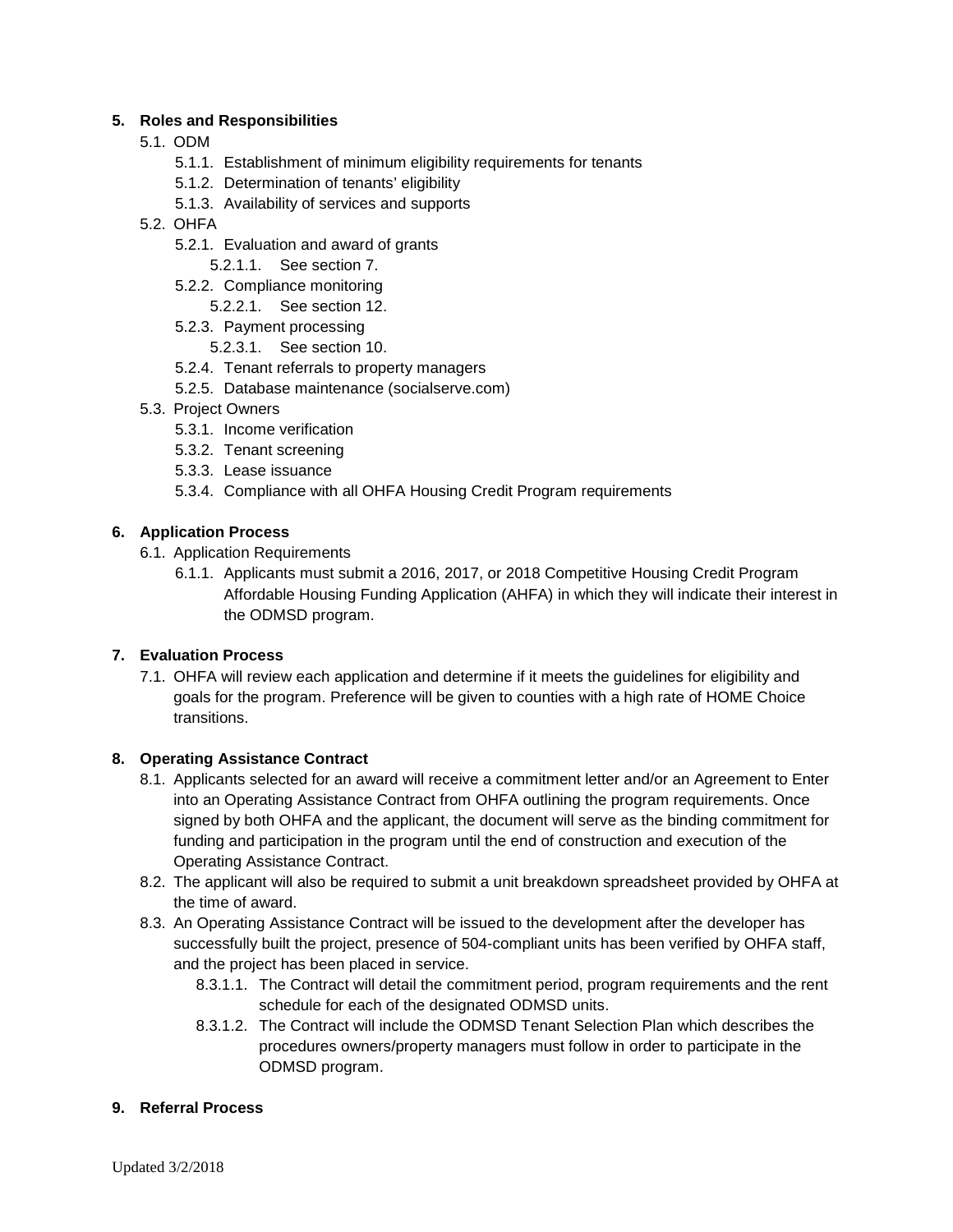#### 9.1. Socialserve.com

9.1.1.Socialserve.com is the ODMSD tenant database. The site serves as the program's centralized waitlist database through which eligible individuals are referred.

#### 9.2. Initial Tenant Referral

9.2.1.The owner/property manager must send a notification via e-mail to [MedicaidSubsidy@ohiohome.org](mailto:MedicaidSubsidy@ohiohome.org) indicating the project's placed-in-service date 90 days prior to placing in service. This notification will initiate the tenant referral process.

#### 9.3. Tenant Matching

- 9.3.1.The referral process is detailed in the ODMSD Tenant Selection Plan. The ODMSD TSP governs referral processes and procedures for applied and denied applicants.
- 9.3.2.The OHFA Waitlist Manager will send a matching, ODMSD-eligible individual or household to the property management staff for screening. Upon receiving a referral, the owner/property manager will screen ODMSD applicants in the same manner as typical residents.
- 9.3.3.The owner/property manager will address any Reasonable Accommodation and/or Modification requests in accordance with Title VIII of the Civil Rights Act of 1968 as amended by the Fair Housing Amendments Act of 1988 and implemented through 24 CFR §§ 100.203-100.204.
- 9.3.4.If the OHFA Waitlist Manager cannot match a tenant to the vacant, rent-ready ODMSD unit, the owner may qualify for vacancy payments.
- 9.4. Periodic Polling
	- 9.4.1.Socialserve call center administrators will poll properties with an ODMSD Contract for vacancies and provide notice to the OHFA Waitlist Manager about unit availability.
	- 9.4.2.If the number of ODMSD units committed under the Contract are not fully leased and a unit becomes available, the OHFA Waitlist Manager will begin searching for an eligible ODMSD tenant through Socialserve.
- 9.5. Referrals upon anticipated or current vacancy
	- 9.5.1.After the project has been placed in service and units are initially filled, the owner/property manager must notify the OHFA Waitlist Manager immediately upon an anticipated or current vacancy of an ODMSD-eligible unit. This notification will initiate the tenant referral process.

#### **10. Disbursements**

- 10.1. Funds shall be disbursed by OHFA to Project Owner for Assisted Units under lease for occupancy by Eligible Individuals in accordance with the Contract.
- 10.2. The subsidy will be calculated as the difference between 30% of the resident's income and 50% AMGI rent level calculated for the Housing Credit Program.
	- 10.2.1. Each year the applicant will be asked to provide this information in the tenant income certification and other relevant documentation that is required to be sent to OHFA for compliance purposes.
- 10.3. Funds will be paid to Project Owner on a monthly reimbursement basis upon presentation and approval of a Monthly Rental Assistance Reimbursement Form.
- 10.4. The Monthly Rental Assistance Reimbursement Form will be available from OHFA. Required items to be included in each request will be outlined on the Form.

#### **11. Vacancy Policies**

11.1. Refer to the ODMSD Vacancy Payment Policy posted on the [program website.](http://ohiohome.org/ppd/medicaid.aspx)

#### **12. Compliance**